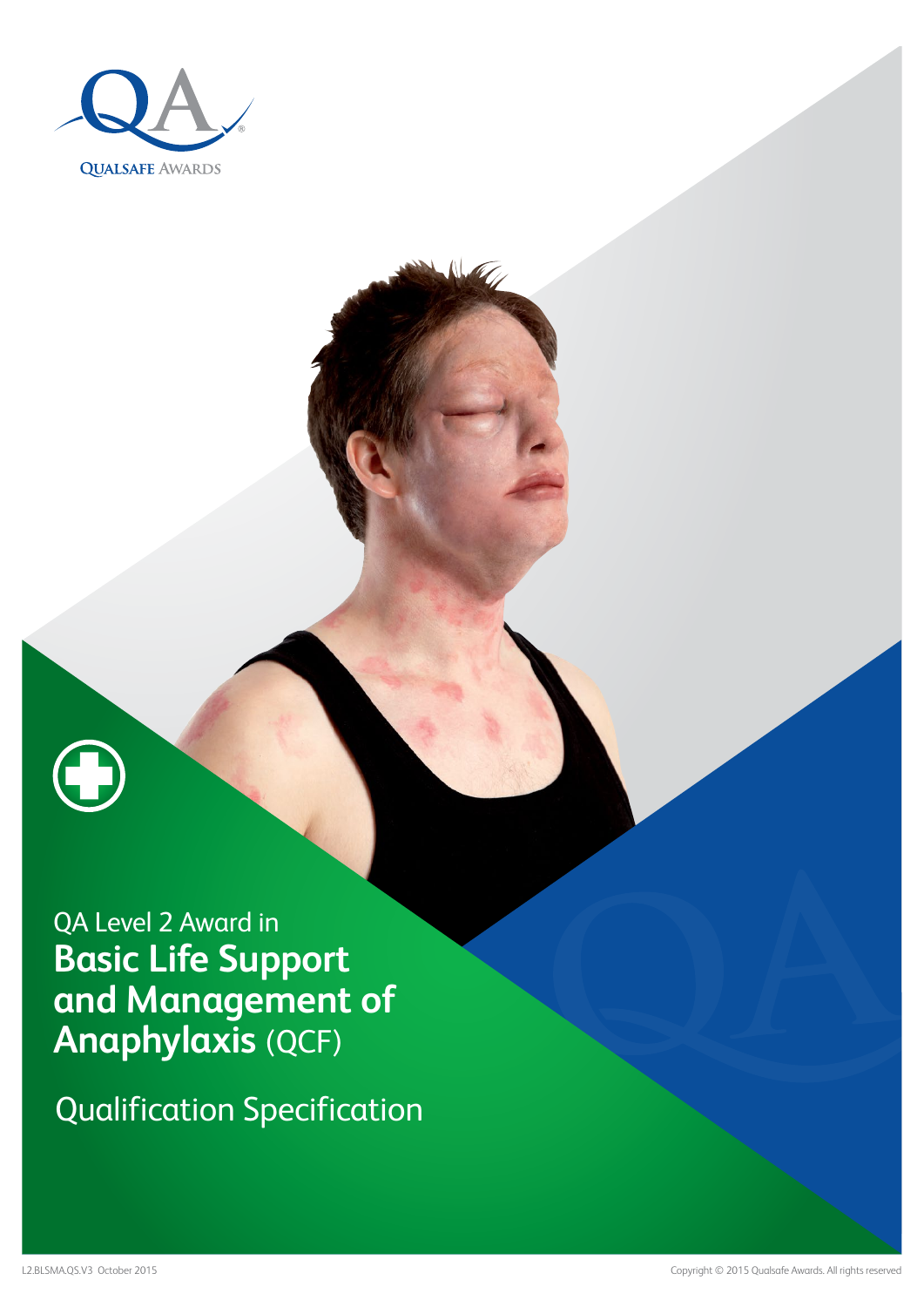## **Contents**

### **[Qualification approval](#page-4-0)**

| Delivery and support 200 million 08 |
|-------------------------------------|
|                                     |
|                                     |
|                                     |
|                                     |
|                                     |
|                                     |
|                                     |
|                                     |
|                                     |
|                                     |
|                                     |

#### **Key qualification information**

| Qualification Accreditation Number (QAN): |
|-------------------------------------------|
| Operational start date:                   |
| <b>Review date:</b>                       |
| Guided learning hours (GLH):              |
| Contact learning hours (CLH):             |
| Credit value:                             |
| Number of units:                          |
| Assessment methods:                       |
|                                           |

**601/5656/9 1 March 2015 31 December 2017 5 3hrs 25mins (minimum)**

**1 mandatory unit**

- **Formative assessment conducted by Trainer throughout the course**
- **Practical assessment 3 completed throughout the course**

| <b>Qualsafe Awards external quality</b>                              |  |
|----------------------------------------------------------------------|--|
|                                                                      |  |
|                                                                      |  |
|                                                                      |  |
| Appendix 1 - Qualification unit 11                                   |  |
| Appendix 2 - Occupational knowledge and<br>competence in first aid12 |  |
| Appendix 3 - Acceptable training/assessing                           |  |
| Appendix 4 – Qualifications suitable for internal                    |  |

[quality assurance](#page-13-0)............................14





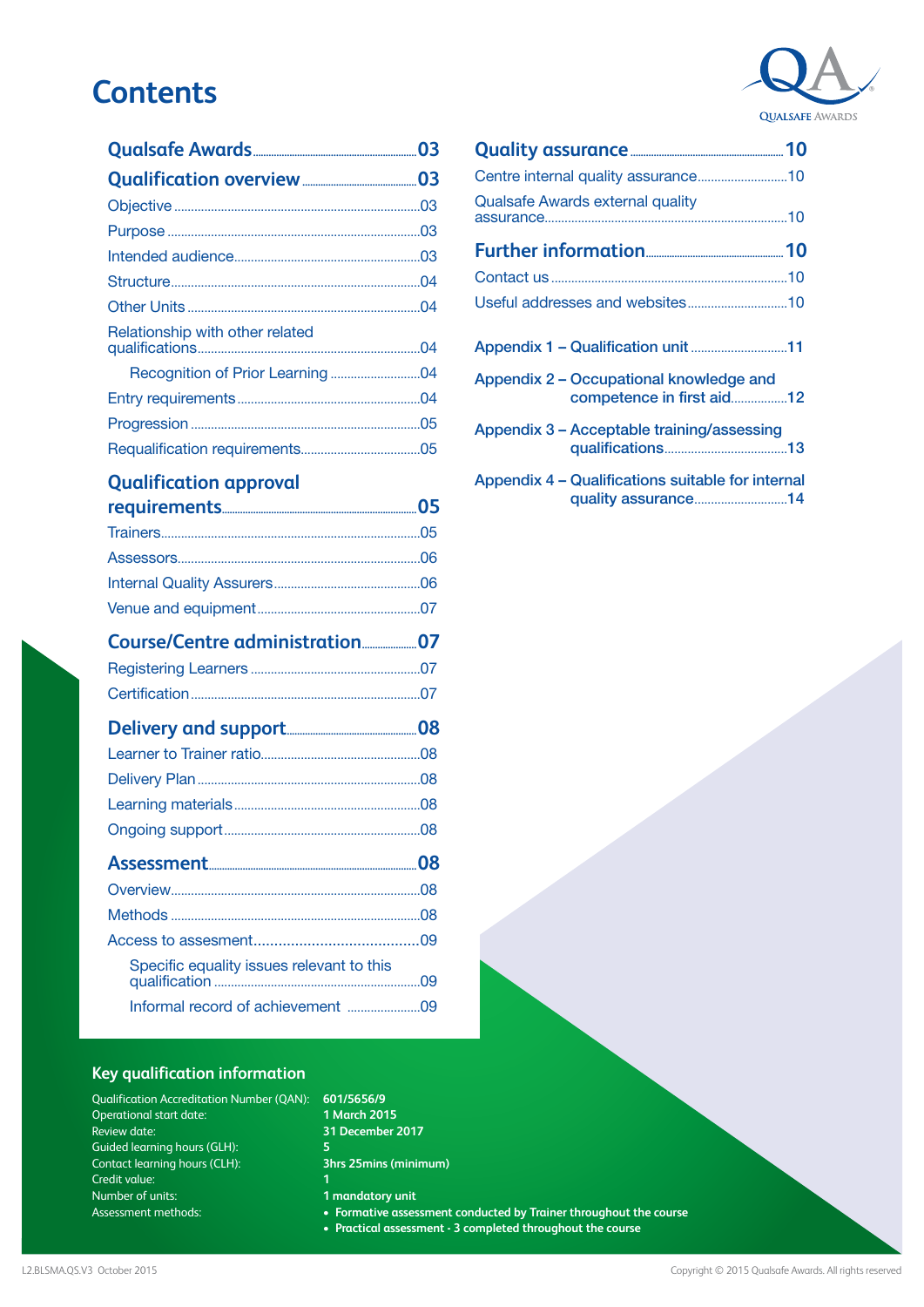

## <span id="page-2-0"></span>**Qualsafe Awards**

As the UK's largest Awarding Organisation (AO) for first aid, Qualsafe Awards (QA) is the most widely recognisable and trusted name that employers look for when selecting their training provider.

Qualsafe Awards is recognised and regulated by the Office of Qualifications and Examinations Regulation (Ofqual), Qualifications Wales and the Northern Ireland Council for the Curriculum, Examinations and Assessment (CCEA). This means we can offer Centres an extensive range of qualification suites including First Aid, Prehospital Care, Health and Safety, Food Safety, Fire Safety and Manual Handling.

With a specialist team of first aid and safety professionals on hand to support our Centres, including A&E Consultants, doctors, paramedics, nurses, physiotherapists and experts in the Health and Safety sector, you can be confident that you are truly working with the industry experts.

## **Qualification overview**

This qualification forms part of the QA First Aid suite of qualifications. The qualification and learning outcomes are based on the recommendations of:

- Resuscitation Council (UK)
- Skills for Health Assessment Principles for First Aid Qualifications

The content of this qualification has been approved by the Anaphylaxis Campaign.

This Qualsafe Awards (QA) qualification is:

- For people who want to know how to provide basic life support (BLS) and manage anaphylaxis
- Based on the Health and Safety Executive (HSE) training standard for delivery of First Aid at Work (FAW) courses for the purposes of the Health and Safety (First Aid) Regulations 1981

This qualification should enable Learners to attain the knowledge and practical competencies needed to deal with a range of first aid situations including managing a casualty with anaphylaxis.

This qualification specification provides information for Centres about the delivery of the QA Level 2 Award in Basic Life Support and Management of Anaphylaxis (QCF) and includes the unit information, assessment methods and quality assurance arrangements.

#### **Objective**

The objective of the qualification is to benefit Learners by enabling them to attain the knowledge and practical competencies needed to provide BLS and manage anaphylaxis.

#### **Purpose**

The purpose of this qualification is to assist the Learner to update their knowledge and their continuing professional development (CPD) through developing the skills and knowledge needed to provide BLS and manage anaphylaxis.

#### **Intended audience**

This qualification is for people who have a specific interest or a responsibility at work, at home or in voluntary and community activities, in being able to provide BLS and manage anaphylaxis when dealing with an emergency.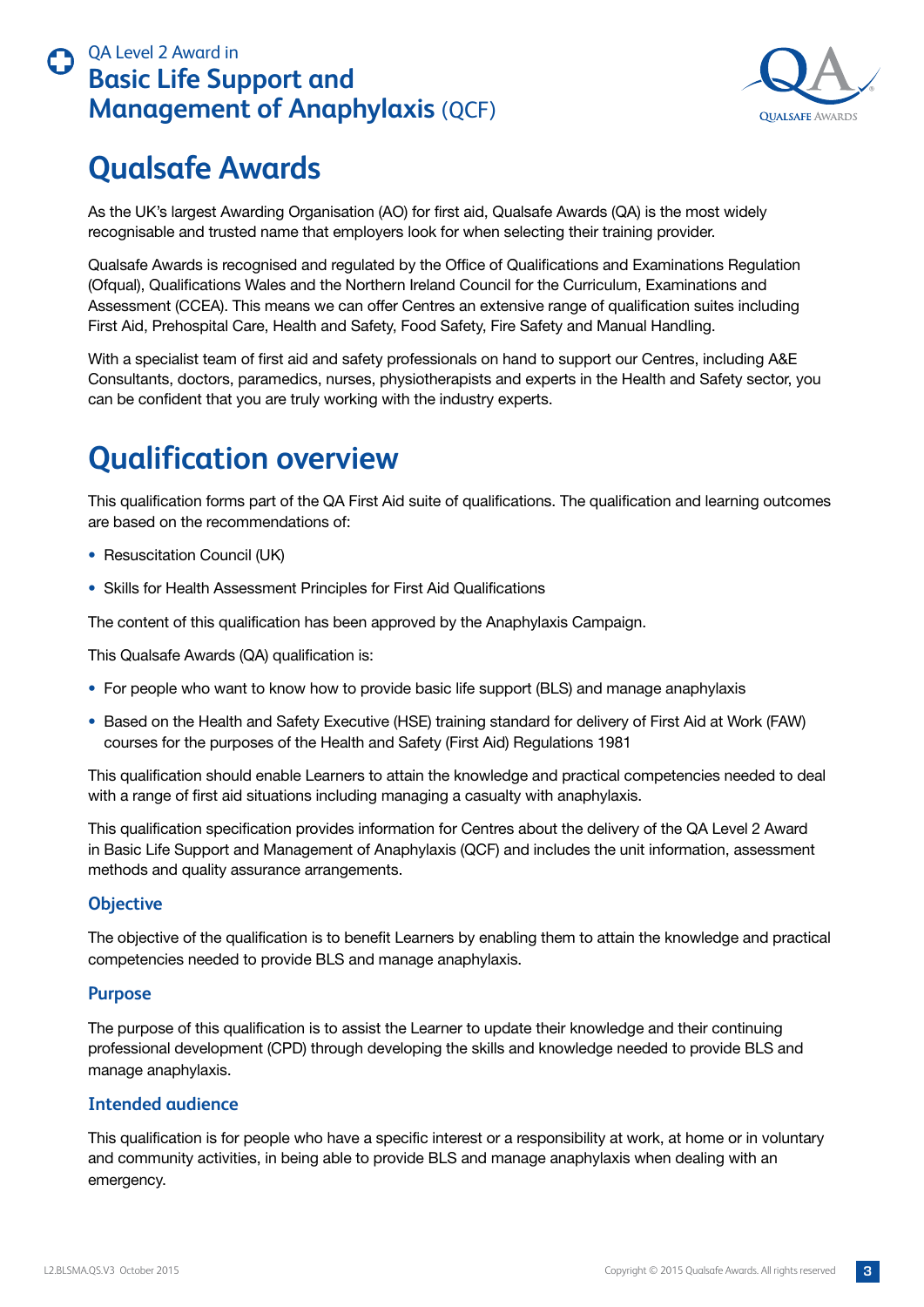

#### <span id="page-3-0"></span>**Structure**

This qualification contains 1 mandatory unit with a total value of 1 credit. Full details of this unit are in *Appendix 1*.

Learners must complete all assessments in the unit successfully within the registration period to achieve the qualification. The maximum period to achieve this qualification including any referrals is 3 weeks.

Each credit is equivalent to 10 hours learning time. Learning time consists of guided learning hours (GLH) and self-directed study. GLH are a measure of the contact time a typical Learner will require in direct Trainer guidance to complete their programme of learning successfully, which for this qualification should be a minimum of 3 hours and 25 minutes (excluding breaks) and a maximum of 5 hours. Learners should be encouraged to do self-directed study. Self-directed study is a measure of the time a typical Learner will require away from the programme of learning such as reading course/pre-course material/handouts and researching information on the internet.

#### **Other units**

No other units can be combined to count towards the QA Level 2 Award in Basic Life Support and Management of Anaphylaxis (QCF) qualification.

#### **Relationship with other related qualifications**

The QA Level 2 Award in Basic Life Support and Management of Anaphylaxis (QCF) can be transferred to other qualifications under Recognition of Prior Learning (RPL) towards achievement of that qualification providing it is achieved within its registration period.

#### **Recognition of Prior Learning**

RPL is a process for recognising learning from previous training, qualifications or experience to avoid duplication of learning. It considers whether a Learner can demonstrate and prove that they meet the assessment requirements for a unit through knowledge, understanding or skills they already possess and do not need to develop through a course of learning.

RPL must be: valid, reliable, authentic, current, sufficient.

It is the Centre's responsibility to make sure they do not disadvantage a Learner or compromise the integrity of the qualification when using the RPL process. If sufficient understanding of a subject is in doubt training must take place.

RPL must be current, i.e. within 3 years. RPL should only be used as rationale for a reduction in contact/ guided learning hours, the Learner must still undertake assessment of all learning outcomes and criteria of the qualification in order to gain an up-to-date qualification certificate.

Evidence of prior training submitted for RPL consideration must be authenticated by the Centre; a certificate is not valid without referenced learning outcomes or evidence from the original training provider.

#### **Entry requirements**

Learners must be at least 16 years old on the first day of training.

There are no other formal entry requirements but to benefit from the learning we advise that Learners have a minimum of Level 1 in literacy or numeracy or equivalent.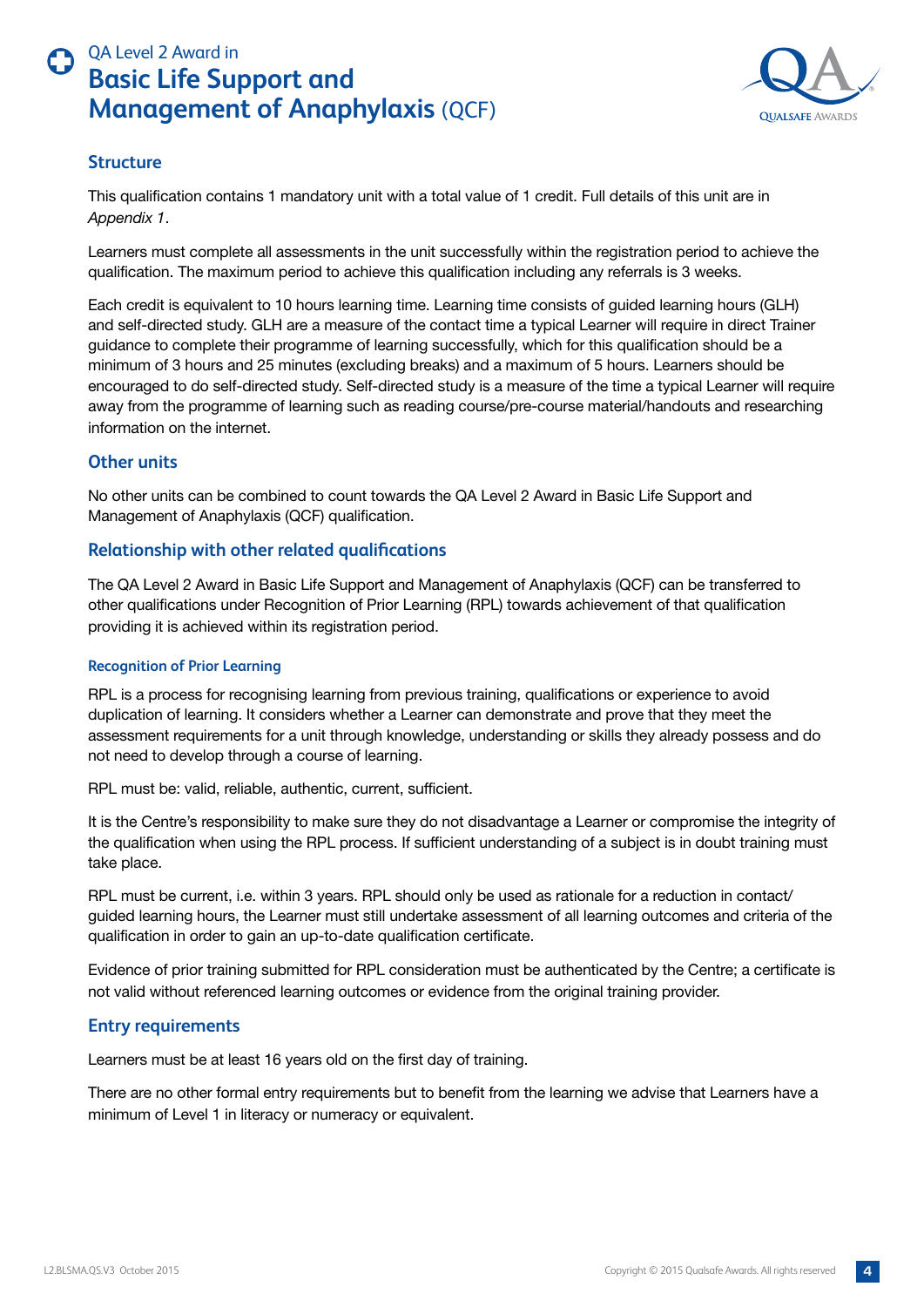

#### <span id="page-4-0"></span>**Progression**

The QA Level 2 Award in Basic Life Support and Management of Anaphylaxis (QCF) may be used towards other qualifications at the same and higher level, plus aid career progression in a relevant profession.

#### **Requalification requirements**

This qualification is valid for a period of 1 year. The Learner needs to retake the qualification before the certificate expiry date to remain qualified.

## **Qualification approval requirements**

Qualsafe Awards requires the Centre:

- To have appropriate policies, systems and procedures in place
- To appoint suitable individuals from their personnel team to train, assess and quality assure their QA qualifications
- To have suitable and adequate venues, equipment and learning resources

In order to secure and maintain approval from QA, Centres need a minimum staffing requirement for each qualification suite they deliver, which for this qualification is:

| <b>One Trainer/Assessor</b>         | Responsible for the delivery and assessment of qualifications                                |
|-------------------------------------|----------------------------------------------------------------------------------------------|
| <b>One Internal Quality Assurer</b> | Responsible for quality assuring the delivery, assessment and awarding of this qualification |

Qualsafe Awards requires the Centre staff to read and understand QA's key policies and procedures, and to abide by their contents.

#### **Trainers**

Trainers delivering this qualification must have knowledge and competency in first aid as well as knowledge and competency to teach/train based on qualifications and experience.

An acceptable portfolio must show:

- i. Occupational knowledge and competence in first aid evidenced by holding a current first aid at work/ medical qualification as shown in *Appendix 2*
- ii. Knowledge and competency in teaching/training first aid evidenced by holding an acceptable teaching/ training qualification as shown in *Appendix 3* and providing either:
	- An acceptable log of teaching first aid within the last 3 years or
	- An acceptable record of competently teaching theoretical and practical first aid sessions under the supervision of a suitably qualified Trainer/Assessor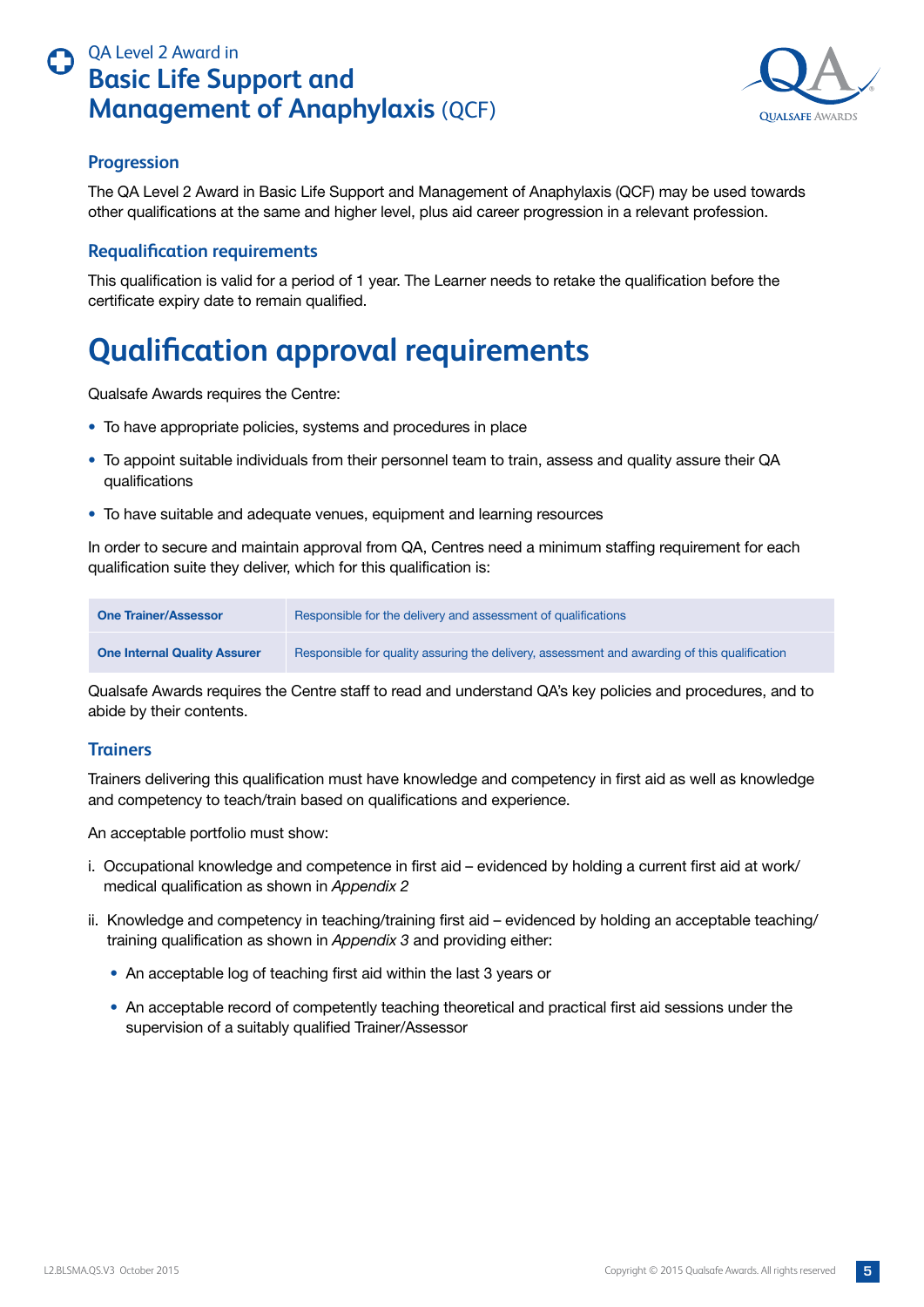

#### <span id="page-5-0"></span>**Assessors**

Those assessing this qualification must have knowledge and competency in first aid as well as knowledge and competency to assess based on qualifications and experience.

An acceptable portfolio must show:

- i. Occupational knowledge and competence in first aid evidenced by holding a current first aid at work/ medical qualification as shown in *Appendix 2*
- ii. Knowledge and competency in assessing first aid evidenced by holding an acceptable assessing qualification/continuing professional development (CPD) training as shown in *Appendix 3* and providing either:
- An acceptable log of first aid assessments conducted within the last 3 years or
- An acceptable record of competently assessing theoretical and practical first aid qualifications under the supervision of a suitably qualified Assessor

Note: A suitably qualified person could be both Trainer and Assessor.

#### **Internal Quality Assurers**

Internal Quality Assurers (IQAs) of this qualification must have knowledge and competency in first aid as well as knowledge and competency in internal quality assurance.

An acceptable portfolio must show:

- i. Occupational knowledge and competence in first aid evidenced by holding a current first aid at work/ medical qualification as shown in *Appendix 2*
- ii. Knowledge and competency in internal quality assurance evidenced by holding a qualification/completing CPD training as shown in *Appendix 4*

They must also:

- Know the requirements of the qualification they are quality assuring at the time of the assessment
- Know and understand the IQA role
- Visit and observe assessments
- Carry out other related internal quality assurance
- Make sure internal quality assurance is recorded on the Customer Portal

Full details of the Centre's requirements for internal quality assurance are in the QA *Centre Quality Assurance Guidance*.

Note: IQAs cannot quality assure a course for which they were the Trainer and/or Assessor.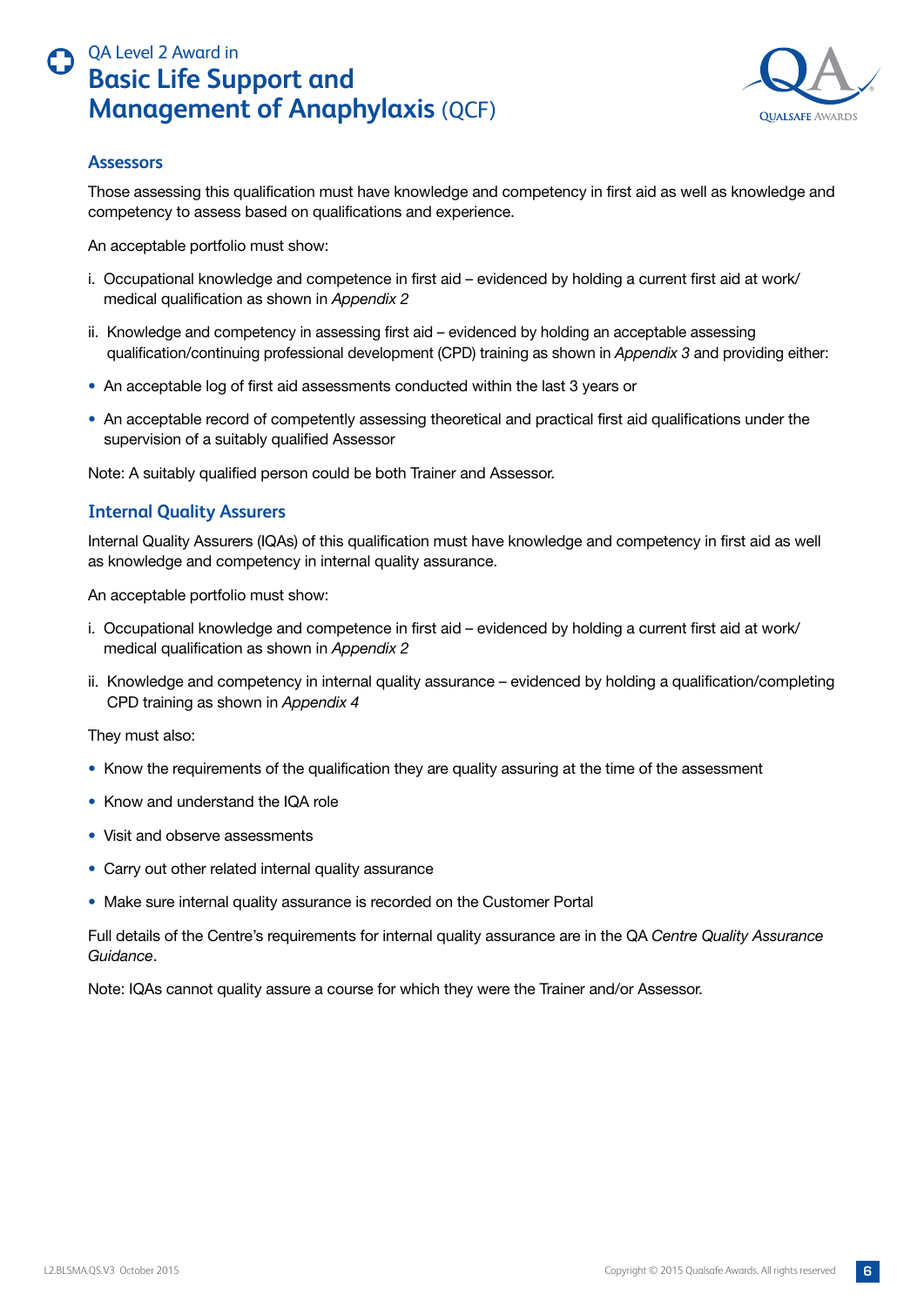

#### **Venue and equipment**

Quality training involves using premises conducive to learning and it is a Centre's responsibility to make sure all venues used for training and assessment purposes are suitable and adequate – whether these are hired or in-house training rooms. They must also comply with all current legislation.

In addition, it is important to use a wide range of equipment and learning resources to support delivery.

As a minimum, Centres must make sure their venues, equipment and other resources include:

| Area                                                    | <b>Requirements:</b>                                                                                                                                                                                                                                                                      |
|---------------------------------------------------------|-------------------------------------------------------------------------------------------------------------------------------------------------------------------------------------------------------------------------------------------------------------------------------------------|
| <b>Resuscitation manikins</b>                           | Provide at a minimum ratio of 1 manikin to every 4 Learners. In addition, for paediatric first aid,<br>provide 1 child manikin to every 4 Learners and 1 baby manikin to every 4 Learners.                                                                                                |
| <b>Hygiene</b>                                          | Sufficient procedures to maintain hygiene when using resuscitation manikins and other training<br>equipment.                                                                                                                                                                              |
| <b>Audio visual (AV) equipment</b><br>and training aids | Sufficient AV equipment and training aids to facilitate learning using varying teaching methods.                                                                                                                                                                                          |
| <b>Learning materials</b>                               | Provide Learners with clear and accurate reference books/hand outs covering the topics included<br>in the qualification.                                                                                                                                                                  |
| <b>AED trainers</b>                                     | For qualifications that include AED training, at least 1 AED trainer to every 4 learners. If fewer AED<br>trainers are provided, adjust learning hours/lesson plans accordingly to make sure Learners are<br>not disadvantaged.                                                           |
| <b>Bandages and dressings</b>                           | Sufficient clean bandages, dressings and other items commonly found in a first aid kit to facilitate<br>training and assessment.                                                                                                                                                          |
| <b>Training venue</b>                                   | The training venue must meet acceptable health and safety standards and be conducive to<br>learning, with sufficient:<br>Size, floor surfaces, seating, writing surfaces, toilet facilities, ventilation, lighting, heating, access,<br>exits, cleanliness, absence of distracting noise. |

## **Course/Centre administration**

#### **Registering Learners**

Register Learners with Qualsafe Awards in accordance with the guidance in the QA *Centre Handbook*.

#### **Certification**

After a Learner has completed an assessment, unit or qualification whether they have passed or not, Centres must enter the details and assessment results on the Customer Portal at: www.qualsafeawards.org

Centres will be given login details and guidance on using the Customer Portal when they are approved to deliver a QCF qualification.

The Learner receives 2 certificates on achieving the qualification:

- The qualification
- A list of the units in the qualification

The certificate date is the date the Learner achieves the final unit. This qualification is valid for 1 year. The Learner needs to re-take the qualification and the assessments before the end of the 1 year to remain qualified.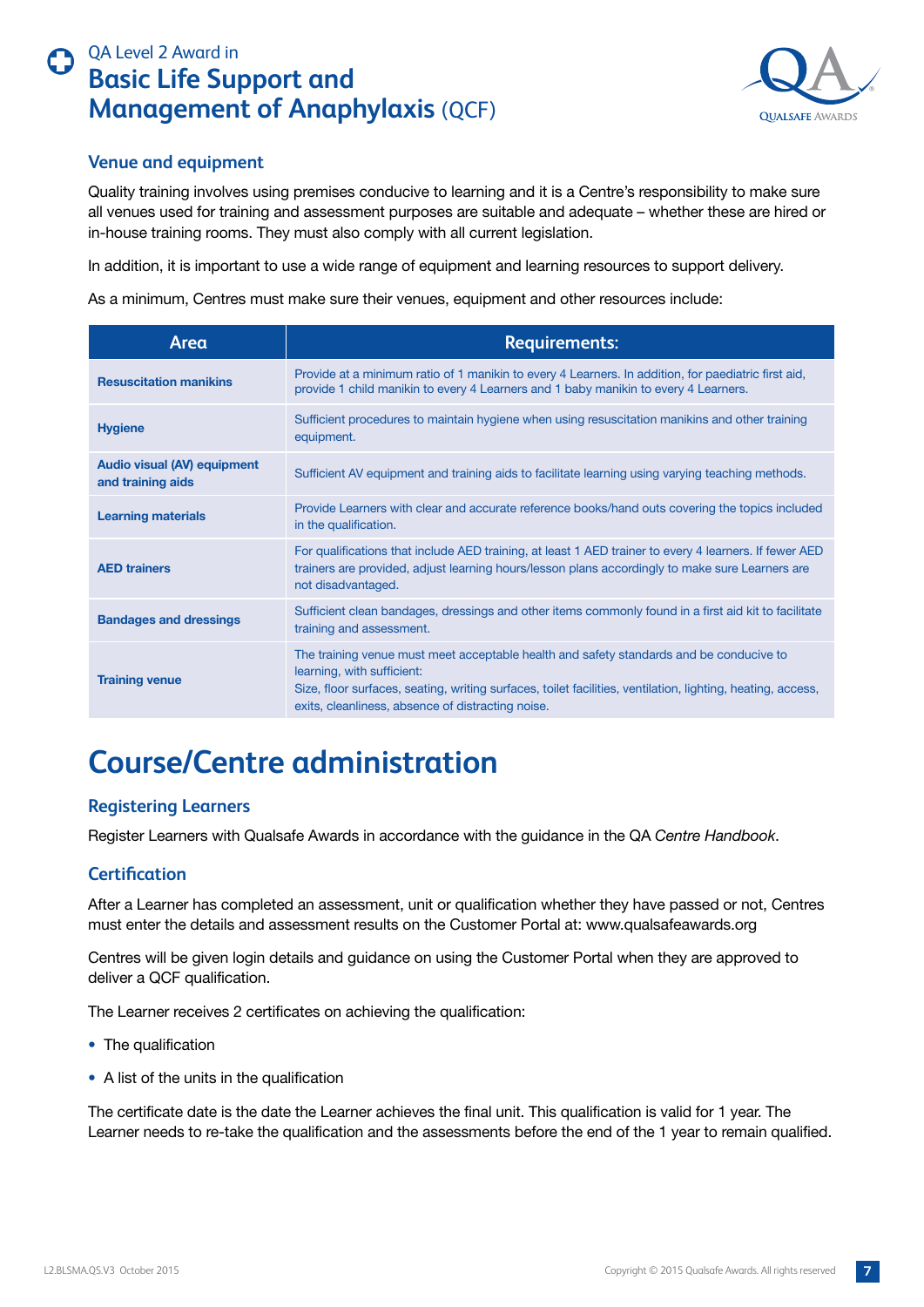

## <span id="page-7-0"></span>**Delivery and support**

#### **Learner to Trainer ratio**

To maintain the quality of teaching and assessment, make sure the class ratio is no more than 12 Learners to 1 Trainer.

#### **Delivery plan**

Qualsafe Awards provides Centres with a complimentary course programme and detailed lesson plans, which are carefully designed to meet the objective of this qualification and the needs of Learners, making sure Learners are adequately prepared for the assessments.

Centres not using QA lesson plans, which are created and provided free on qualification approval, must submit their own delivery plan and have it approved by us **before** delivering this qualification.

The delivery plan should:

- Include a course timetable, clearly showing the required subjects and criteria/learning outcomes are covered and the minimum 3 hour 25 minute contact learning hours are met
- Be emailed to: info@qualsafeawards.org

#### **Learning materials**

Centres should provide each Learner with a suitable reference book that covers the lesson plans and learning outcomes for this qualification. We recommend:

• *Emergency First Aid Made Easy* by Nigel Barraclough

Centres can choose alternative books or other learning materials but these **must be approved** by Qualsafe Awards prior to use.

#### **Ongoing support**

Qualsafe Awards Centres should provide appropriate levels of support to Learners throughout the qualification. The purpose of the support is to:

• Assess knowledge and competence in relation to learning outcomes and the detailed assessment criteria of the unit within the qualification, see *Appendix 1*

Give Learners feedback on their progress and how they might be able to improve

## **Assessment**

#### **Overview**

The QA Level 2 Award in Basic Life Support and Management of Anaphylaxis (QCF) skills and knowledge should be taught and assessed in accordance with currently accepted first aid practice in the UK.

#### **Methods**

Qualsafe Awards has devised assessment tools to make sure Learners gain the required knowledge, skills and understanding, as detailed in the learning outcomes and assessment criteria shown in the *Appendix 1*. Centres should download all assessment papers from the Customer Portal in advance of the course. For each unit there are: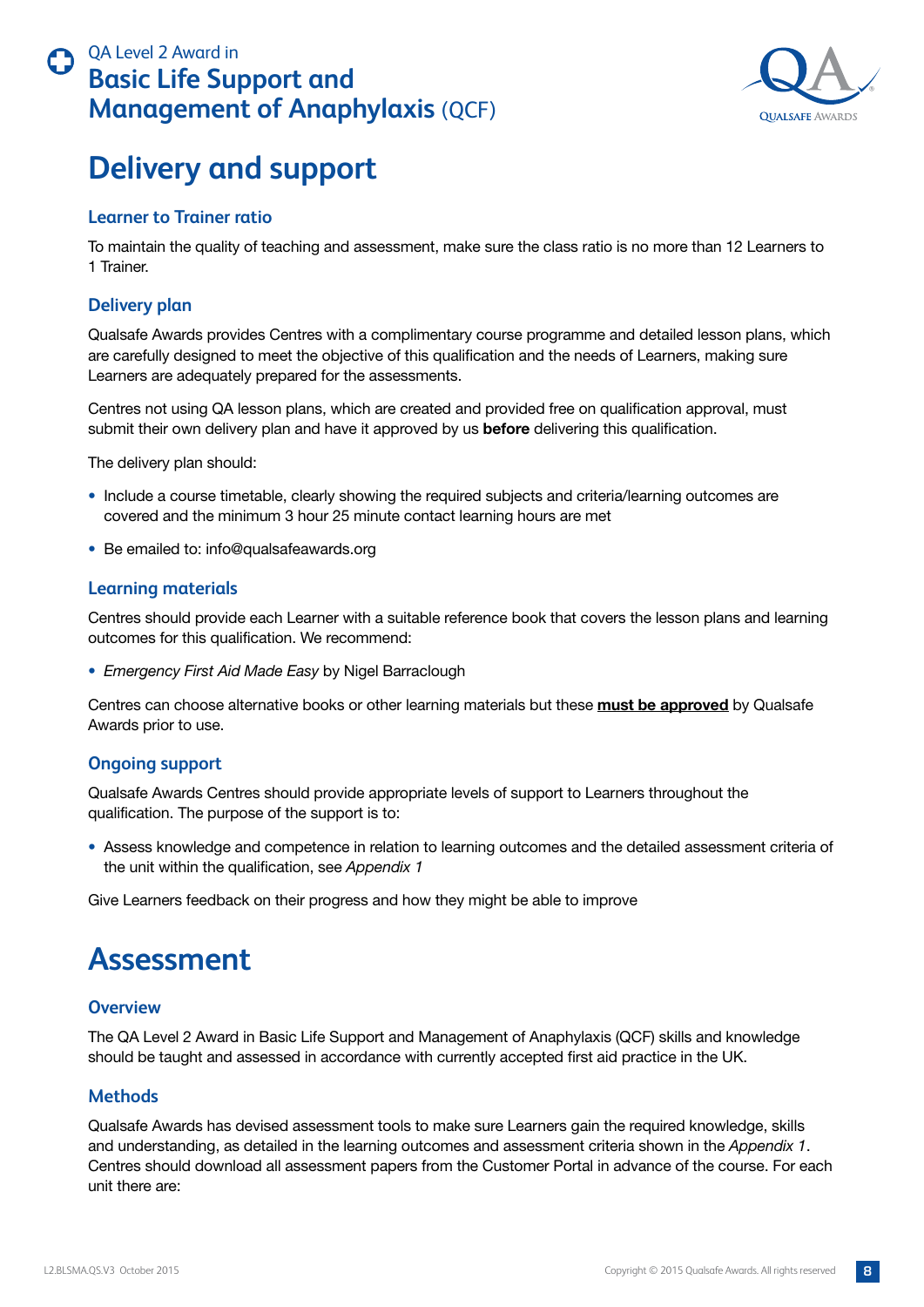

- <span id="page-8-0"></span>• Practical assessments – observed by the Trainer throughout the course, with the results of each learning outcome recorded on the practical assessment paperwork, see QA *Guide to Assessing First Aid Qualifications*. There are 3 practical assessments for this qualification:
	- CPR
	- Management of anaphylaxis
	- Recovery position

Note: The practical assessments are shown together on a single sheet. The **uniquely** numbered sheets give each Learner a unique identifier for our computer systems.

• Formative assessments – a range of informal assessment procedures employed by the Trainer/Assessor during the learning process to measure each Learner's knowledge, skills and understanding related to the assessment criteria

Note: Centres should download all assessment papers from the Customer Portal in advance of the course.

#### **Access to assessment**

Qualsafe Awards is committed to equality and when designing the assessments for this qualification has made sure they are:

- As accessible as reasonably possible
- Able to permit reasonable adjustments to be made, while minimising the need for them

Note: If you have any suggestions for improvements, please let us know.

Centres should make sure all Learners have access to assessment and are given equal opportunities to demonstrate their competence.

If a reasonable adjustment or special consideration has been made, Centres must mitigate risk in line with QA policies and complete a Record of Reasonable Adjustments/Special Considerations Form, available to download from the Customer Portal. For more details see *QA Access to Assessment Policy*.

Note: Upload completed Record of Reasonable Adjustments/Special Considerations Forms to the Customer Portal when requesting certification.

Learners should be informed about Centre's and QA's appeals procedures and how they can access these.

#### **Specific equality issues relevant to this qualification**

It is important no Learner is turned away from a training course due to disabilities or impairments. To assess competence and gain certification however, the Learner will need to demonstrate certain practical skills. For instance, for first aid qualifications the Learner must be assessed performing practical tasks such as CPR, as per QA *Guide to Assessing First Aid Qualifications*. To pass the assessment, the Learner must demonstrate the required practical skills without assistance from a third party (unless authorised by QA following a reasonable adjustment request).

#### **Informal record of achievement**

If a Learner with disabilities cannot perform 1 or more of the practical tasks required, it may be possible for the Centre to provide a letter recording the learning outcomes that the Learner achieved. For example, a Learner may be able to demonstrate 'chest compression only CPR' and instruct a third party how to place a casualty in the recovery position. The letter should clearly state that "this record of achievement does **not** constitute a QA Level 2 Award in Basic Life Support and Management of Anaphylaxis (QCF)".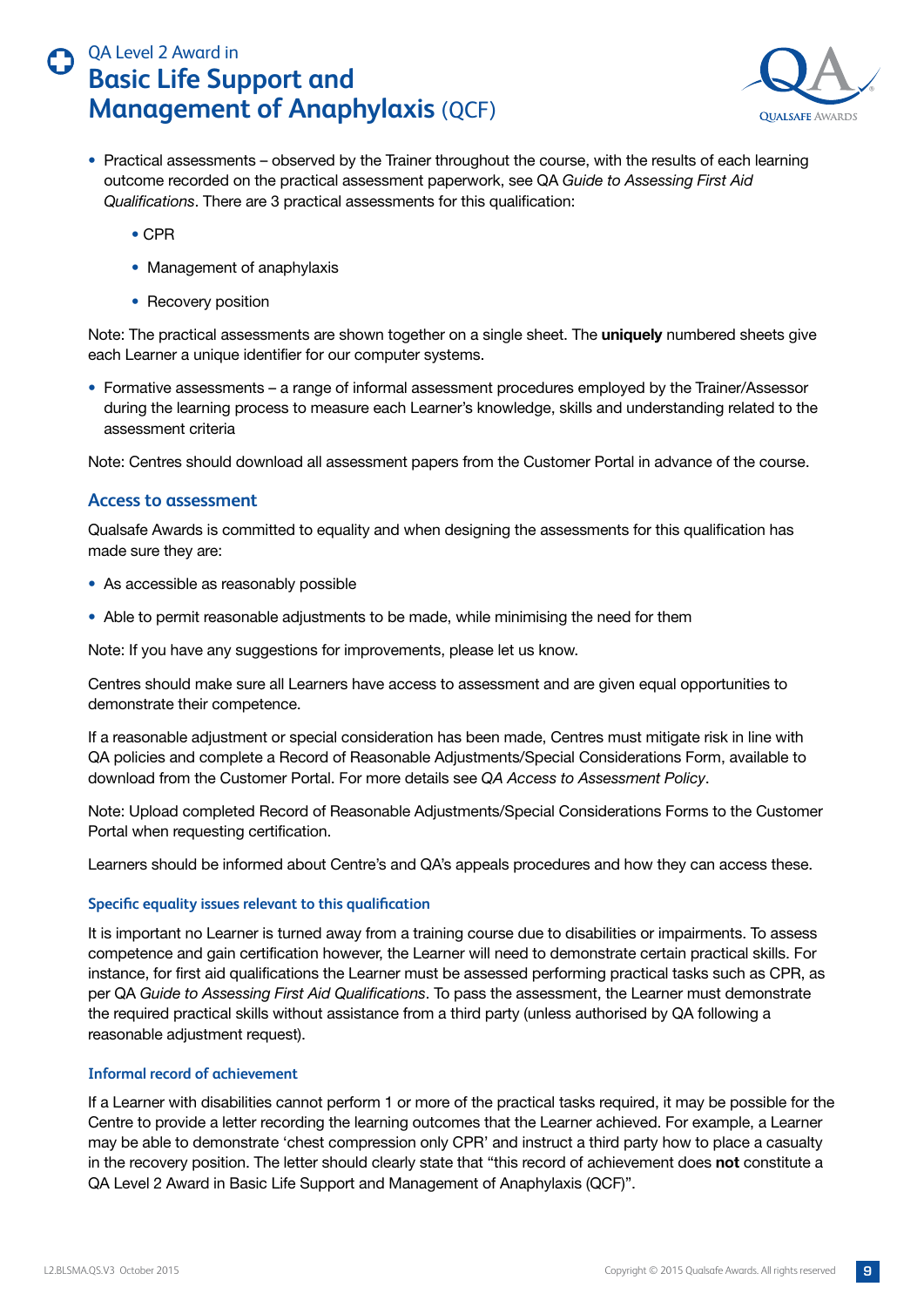

## <span id="page-9-0"></span>**Quality assurance**

#### **Centre internal quality assurance**

The Centre is required to sample a reasonable amount of assessments as part of the quality assurance of the qualification. This standardisation of assessment across Learners and Trainers is to make sure there is fairness and consistency in assessment practices. The arrangements for this should be included in the Centre's approved internal quality assurance policy.

Centres must retain all Learner documents and records for a period of 3 years and make sure these are available for review by Qualsafe Awards or their representatives, e.g. External Quality Assurers (EQAs), on request.

#### **Qualsafe Awards external quality assurance**

Qualsafe Awards operates a system of ongoing monitoring, support and feedback for approved Centres across the United Kingdom.

Centres are required to inform Qualsafe Awards (via email to: qualityassurance@qualsafeawards.org) of the first course date, prior to delivery, to enable implementation of the EQA strategy for this qualification. A Centre's approval status for this qualification is dependent upon 3 successful QA audits. A minimum of 1 EQA visit must be carried out within 12 months of the first course date.

Further details of the Qualsafe Awards' external quality assurance programme can be found in the QA *Centre Quality Assurance Guidance*.

## **Further information**

#### **Contact us**

If you have any queries or comments we would be happy to help you, contact us:

Email: info@qualsafeawards.org

Tel: 0845 644 3305

#### **Useful addresses and websites**

- Qualsafe Awards, City View, 3 Wapping Road, Bradford, BD3 0ED www.qualsafeawards.org/home
- Office of Qualifications and Examinations Regulation (Ofqual): www.gov.uk/government/organisations/ofqual
- Scottish Qualifications Authority (SQA): www.sqa.org.uk
- Health & Safety Executive (HSE): www.hse.gov.uk
- Skills for Health: www.skillsforhealth.org.uk
- Resuscitation Council (UK): www.resus.org.uk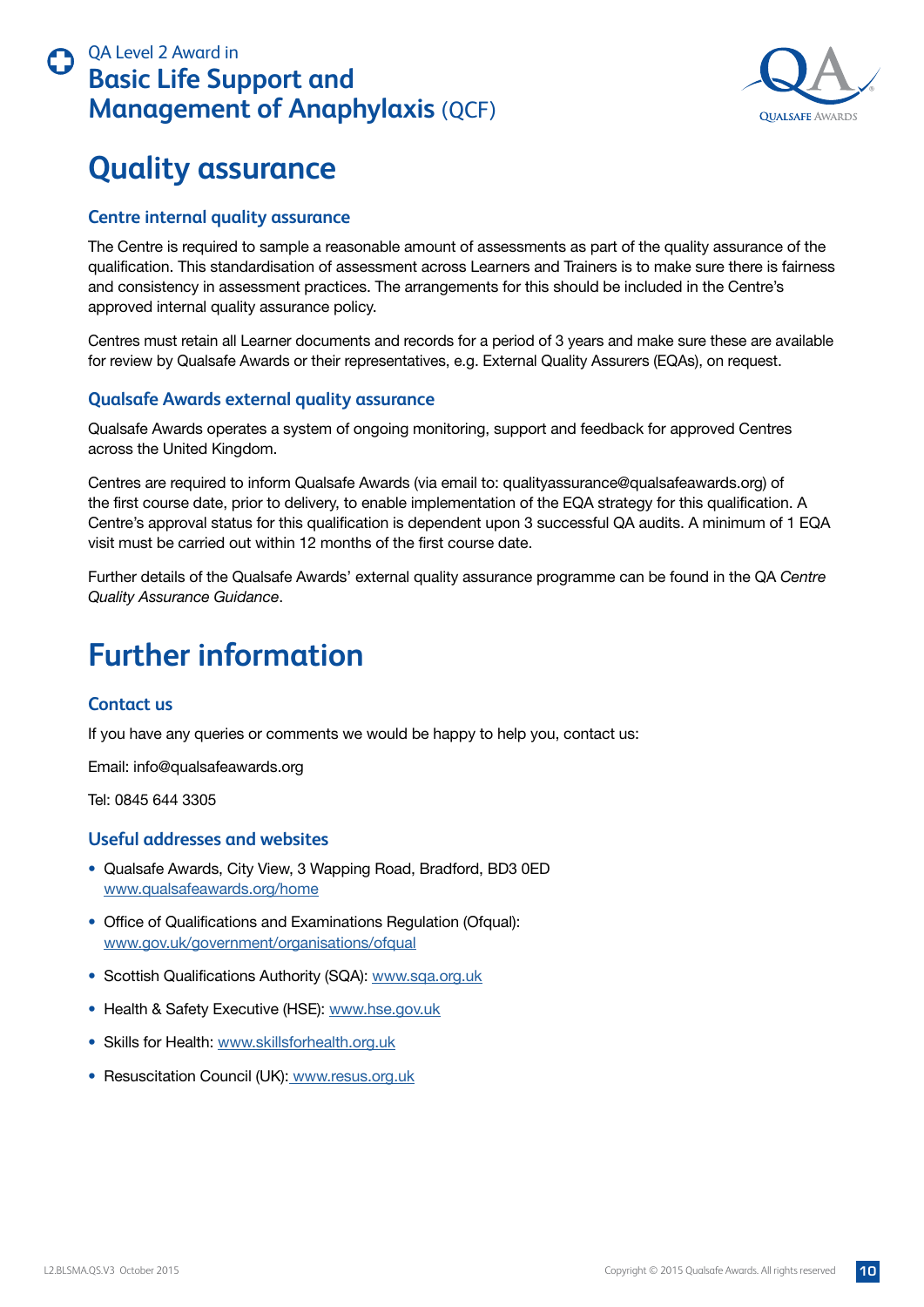

## <span id="page-10-0"></span>**Appendix 1 – Qualification unit**

The QA Level 2 Award in Basic Life Support and Management of Anaphylaxis (QCF) has 1 unit that Learners are required to complete in order to achieve the qualification.

| <b>Title:</b>                                                                     | Unit 1 Basic Life Support and Management of Anaphylaxis                                                                                                                                                                                                                                                                                                                                                                                                 |
|-----------------------------------------------------------------------------------|---------------------------------------------------------------------------------------------------------------------------------------------------------------------------------------------------------------------------------------------------------------------------------------------------------------------------------------------------------------------------------------------------------------------------------------------------------|
| <b>Unit Ref:</b>                                                                  | F/506/8530                                                                                                                                                                                                                                                                                                                                                                                                                                              |
| GLH:                                                                              | 5                                                                                                                                                                                                                                                                                                                                                                                                                                                       |
| Level:                                                                            | $\overline{2}$                                                                                                                                                                                                                                                                                                                                                                                                                                          |
| <b>Credit value:</b>                                                              | 1                                                                                                                                                                                                                                                                                                                                                                                                                                                       |
| <b>Learning outcomes</b><br>The Learner will:                                     | <b>Assessment criteria</b><br>The Learner can:                                                                                                                                                                                                                                                                                                                                                                                                          |
| 1. Be able to manage an<br>unresponsive casualty who<br>is breathing normally     | 1.1 Assess the scene for danger<br>1.2 Assess a casualty's level of consciousness<br>1.3 Demonstrate how to open a casualty's airway and check for breathing<br>1.4 Demonstrate how to place an unresponsive casualty in the recovery position                                                                                                                                                                                                          |
| 2. Be able to manage an<br>unresponsive casualty who<br>is not breathing normally | 2.1 Recognise the need to commence Cardiopulmonary Resuscitation<br>2.2 Perform Cardiopulmonary Resuscitation on a manikin                                                                                                                                                                                                                                                                                                                              |
| 3. Know how to recognise a<br>casualty with anaphylaxis                           | 3.1 Identify the common triggers for anaphylaxis<br>3.2 Recognise the signs and symptoms of anaphylaxis<br>3.3 Identify the possible life-threatening features of an anaphylactic reaction                                                                                                                                                                                                                                                              |
| 4. Be able to manage a<br>casualty with anaphylaxis                               | 4.1 Administer treatment to a casualty suffering from anaphylaxis including:<br>• Summoning appropriate emergency assistance<br>• Casualty positioning<br>4.2 Prepare <b>appropriate medication</b> for administration during anaphylaxis treatment<br>4.3 Identify key features of various adrenaline auto-injectors<br>4.4 Demonstrate the safe use of an adrenaline auto-injector using training device<br>4.5 State how to safely dispose of sharps |

#### **Other information**

#### **Manikin**

Must include CPR on an adult and/or child CPR manikin, which is appropriate for the setting of the Learner

#### **Casualty positioning**

Must include both: a casualty showing signs of life-threatening circulation problems and; a casualty with difficulty breathing who does not show signs of circulation problems

#### **Appropriate medication**

Adrenaline 1:1000 or 1:2000 the presentation of which will be determined by the setting and clinical skills of the Learner and clinical governance related to the setting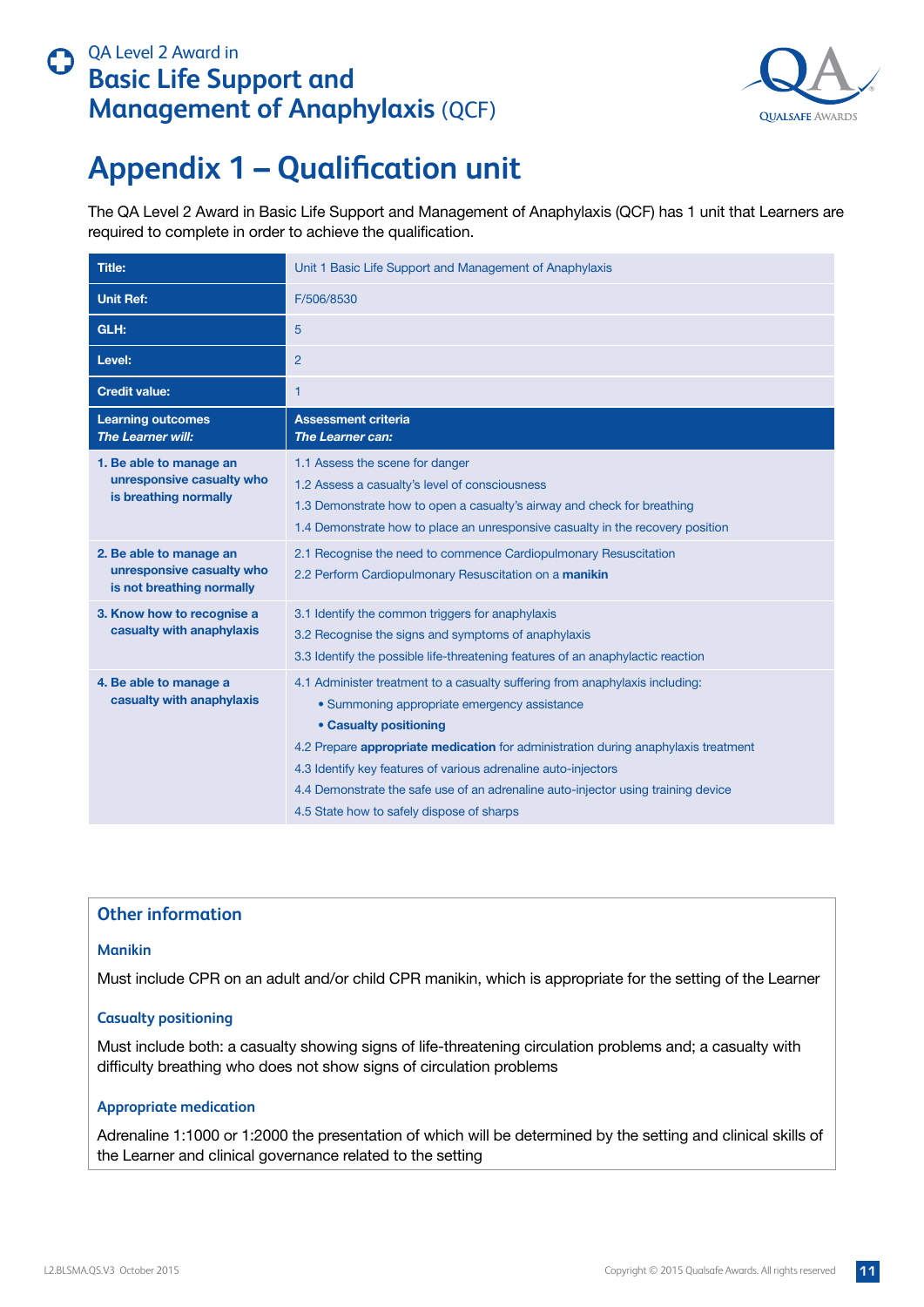

# <span id="page-11-0"></span>**Appendix 2 – Occupational knowledge and competence in first aid**

All Trainers, Assessors, IQAs and EQAs must have occupational knowledge and competence in first aid.

This may be evidenced by:

- Holding a current First Aid at Work Certificate (issued by an Ofqual/SQA/Qualifications Wales recognised Awarding Organisation/Body, a HSE approved training provider or recognised equivalent\*) or
- Holding a current Offshore First Aid Certificate issued by a HSE approved training provider or
- Current registration as a Doctor with the General Medical Council (GMC) or
- Current registration as a Nurse with the Nursing and Midwifery Council (NMC) or
- Current registration as a Paramedic with the Health and Care Professions Council (HCPC)

\*recognised First Aid at Work certificate equivalents must be submitted to the Awarding Organisation/Body with comprehensive mapping which evidences that all assessment criteria of the FAW qualification have been achieved within the past 3 years.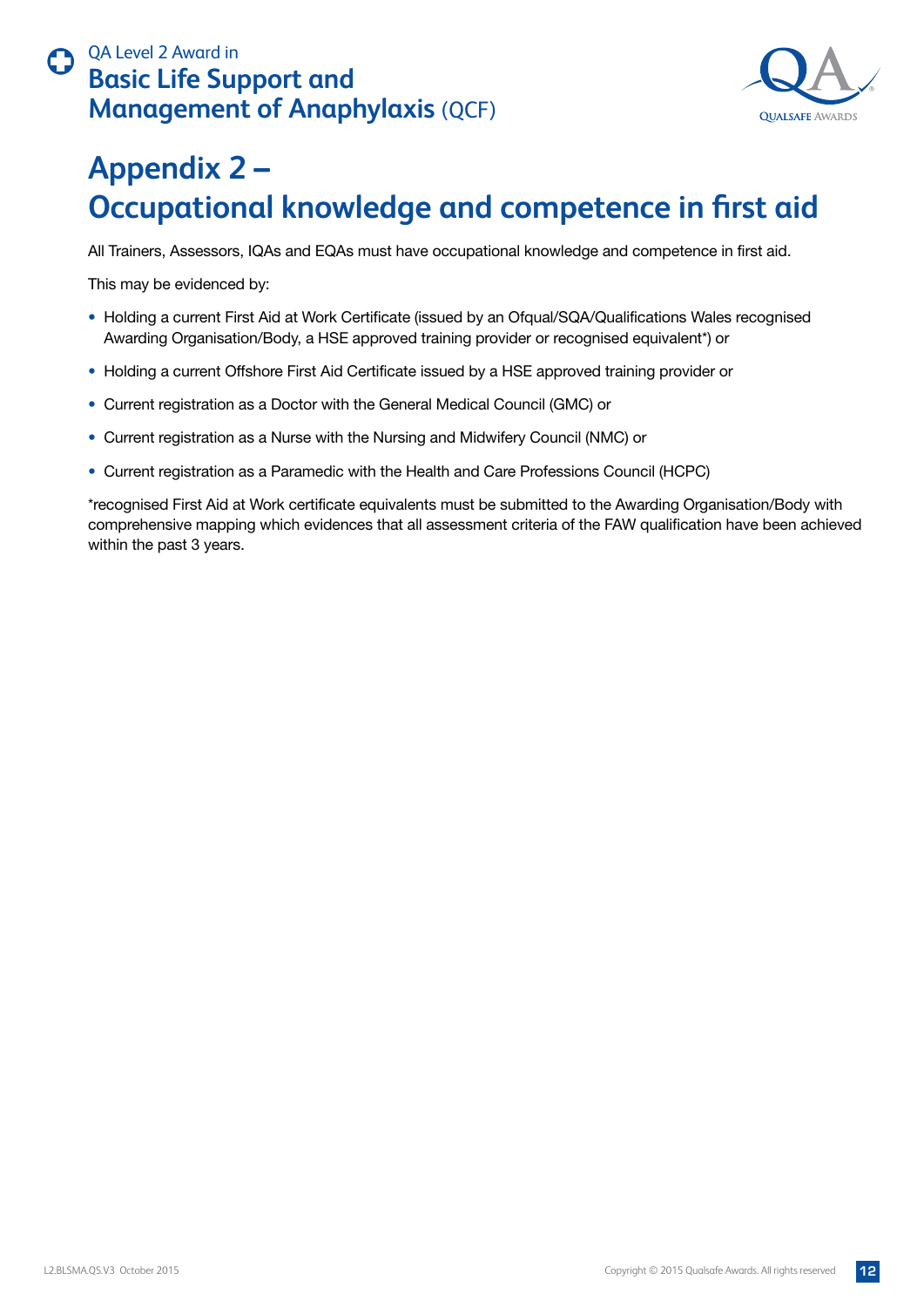

# <span id="page-12-0"></span>**Appendix 3 – Acceptable training/assessing qualifications**

This list is not exhaustive but provides a guide to acceptable training and/or assessing qualifications. Trainers who also assess Learner competence must hold a qualification (or separate qualifications) to enable them to perform both functions.

| Qualification                                                                                                                                        | <b>Train</b> | <b>Assess</b> |
|------------------------------------------------------------------------------------------------------------------------------------------------------|--------------|---------------|
| Cert Ed/PGCE/B Ed/M Ed                                                                                                                               |              |               |
| <b>CTLLS/DTLLS</b>                                                                                                                                   |              |               |
| PTLLS with unit 'Principles and Practice of Assessment' (12 credits)                                                                                 |              |               |
| <b>Further and Adult Education Teacher's Certificate</b>                                                                                             |              |               |
| <b>IHCD Instructional Methods</b>                                                                                                                    |              |               |
| <b>IHCD Instructor Certificate</b>                                                                                                                   |              |               |
| S/NVQ level 3 in training and development                                                                                                            |              |               |
| S/NVQ level 4 in training and development                                                                                                            |              |               |
| <b>TQFE (Teaching Qualification for Further Education)</b>                                                                                           |              |               |
| <b>English National Board 998</b>                                                                                                                    |              |               |
| Nursing mentorship qualifications                                                                                                                    |              |               |
| <b>NOCN Tutor Assessor Award</b>                                                                                                                     |              |               |
| Level 3 Award in Education and Training (QCF)                                                                                                        |              |               |
| Level 4 Certificate in Education and Training (QCF)                                                                                                  |              |               |
| Level 5 Diploma in Education and Training (QCF)                                                                                                      |              |               |
| PTLLS (6 credits)                                                                                                                                    |              |               |
| Accredited Qualifications based on the Learning and Development NOS 7 Facilitate Individual Learning<br>and Development                              |              |               |
| Training Group A22, B22, C21, C23, C24                                                                                                               |              |               |
| SQA Accredited Planning and Delivering Learning Sessions to Groups                                                                                   |              |               |
| A1 (D32/33) – Assess candidates using a range of methods                                                                                             |              |               |
| A2 (D32) – Assess candidates' performance through observation                                                                                        |              |               |
| Regulated Qualifications based on the Learning and Development NOS 9 Assess Learner Achievement                                                      |              |               |
| SQA Accredited Learning and Development Unit 9DI - Assess workplace competences using direct<br>and indirect methods - replacing Units A1 and D32/33 |              |               |
| SQA Accredited Learning and Development Unit 9D - Assess workplace competence using direct<br>methods – replacing Units A2 and D32                   |              |               |
| <b>SQA Carry Out the Assessment Process</b>                                                                                                          |              |               |
| Level 3 Award in Assessing Competence in the Work Environment (QCF)                                                                                  |              |               |
| Level 3 Award in Assessing Vocationally Related Achievement (QCF)                                                                                    |              |               |
| Level 3 Award in Understanding the Principles and Practices of Assessment (QCF)                                                                      |              |               |
| Level 3 Certificate in Assessing Vocational Achievement (QCF)                                                                                        |              |               |

Note: Assessors who do not hold a formal assessing qualification may alternatively attend *First Aid Assessor CPD Training* with an Awarding Organisation.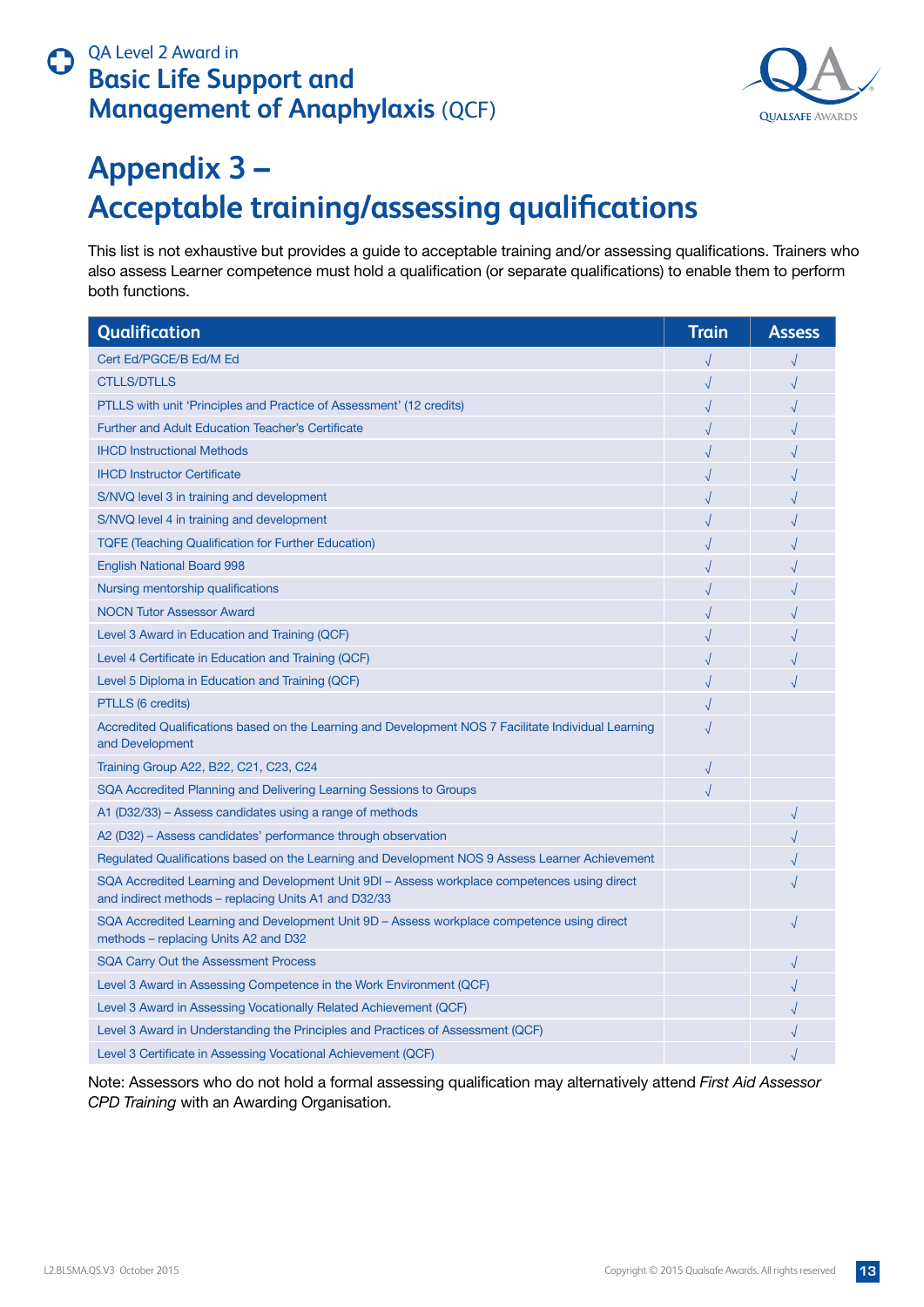

# <span id="page-13-0"></span>**Appendix 4 – Qualifications suitable for internal quality assurance**

This list is not exhaustive but provides a guide to acceptable internal quality assurance qualifications:

SQA Accredited Learning and Development Unit 11 Internally Monitor and Maintain the Quality of Workplace Assessment Regulated Qualifications based on the Learning and Development NOS 11 Internally Monitor and Maintain the Quality of Assessment Level 4 Award in the Internal Quality Assurance of Assessment Processes and Practice (QCF) Level 4 Certificate in Leading the Internal Quality Assurance of Assessment Processes and Practice (QCF) V1 or D34 SQA Internally Verify the Assessment Process

Note: IQAs who do not hold a formal IQA qualification may alternatively attend *Internal Quality Assurance CPD Training* with an Awarding Organisation.